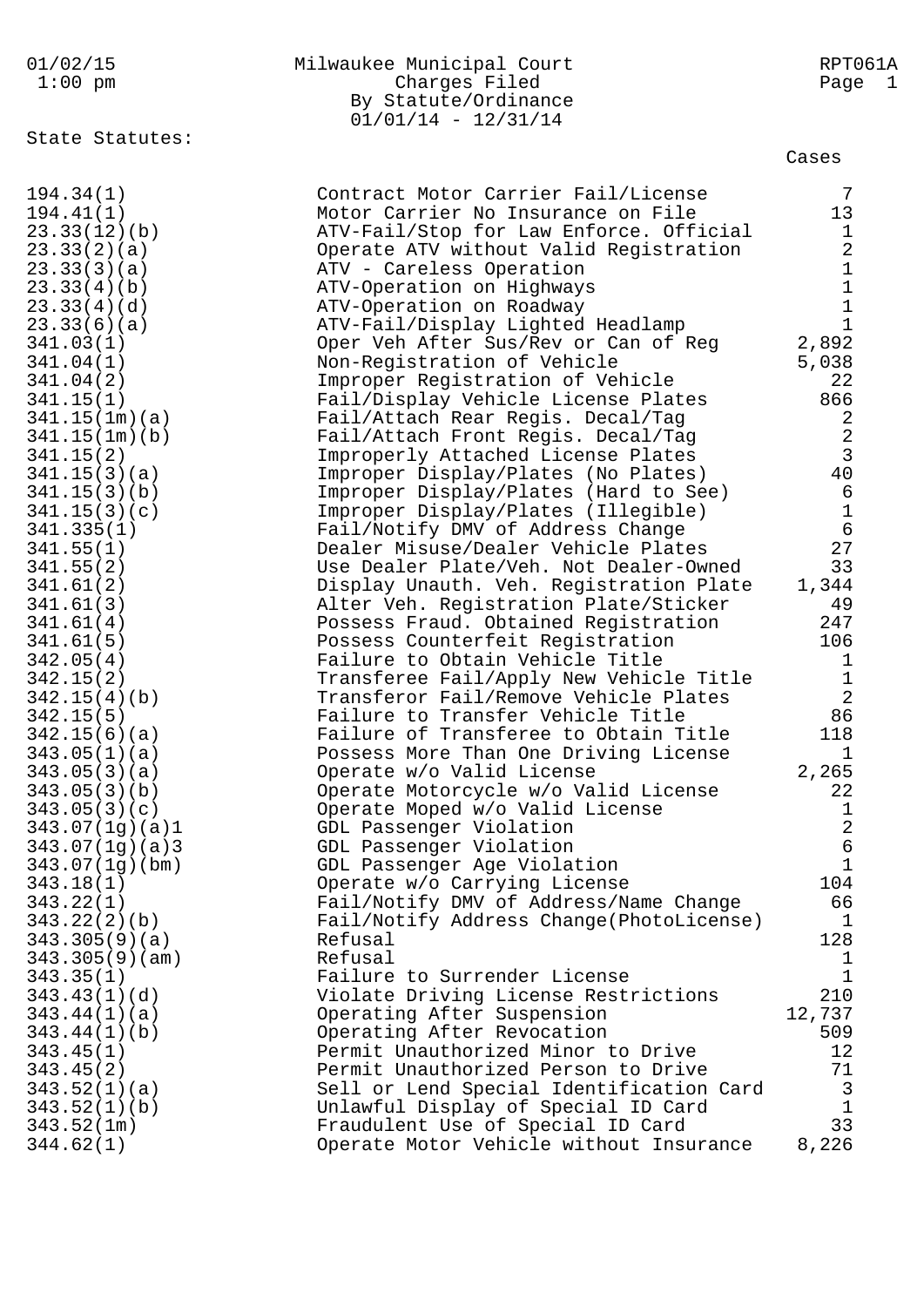| 01/02/15                | Milwaukee Municipal Court                                                    | RPT061A        |
|-------------------------|------------------------------------------------------------------------------|----------------|
| $1:00$ pm               | Charges Filed                                                                | Page 2         |
|                         | By Statute/Ordinance                                                         |                |
|                         | $01/01/14 - 12/31/14$                                                        |                |
| State Statutes:         |                                                                              |                |
|                         |                                                                              | Cases          |
| 344.62(2)               | Operate Motor Vehicle w/o Proof of Ins                                       | 140            |
| 345.17(1)(c)            | False Statement to DMV-ID Card                                               | 1              |
| 346.04(1)               | Fail/Obey Traffic Officer Signal/Order                                       | 228            |
| 346.04(2)               | Failure To Obey Traffic Officer/Signal                                       | 493            |
| 346.05(1)               | Operating Left of Center Line                                                | 72             |
| 346.06                  | Meeting of Vehicle-Wrong Side                                                | 2              |
| 346.07(2)               | Unsafe Cutting in When Passing                                               | $\mathbf 1$    |
| 346.07(3)               | Failure to Yield to Passing Vehicle                                          | 5              |
| 346.072(1)(a)           | Passing Illegally                                                            | 10             |
| 346.075(1)              | Overtaking & Passing Bicycles                                                | $\mathbf 1$    |
| 346.075(2)              | Improper Passing of Stopped Bus                                              | 23             |
| 346.08                  | Unsafe Passing on Right                                                      | 49             |
| 346.09(1)               | Passing into Oncoming Traffic                                                | 20             |
| 346.09(3)               | Passing in No-Passing Zone                                                   | $\overline{3}$ |
| 346.10(2)               | Passing at Intersection                                                      | 74             |
| 346.12                  | Driving Through Safety Zone                                                  | 1              |
| 346.13(1)               | Unsafe Lane Deviation                                                        | 224            |
| 346.13(3)               | Deviation From Designated Lane                                               | 2              |
| 346.14(1)               | Automobile Following Too Closely                                             | 165            |
| 346.15                  | Driving Wrong Way on Divided Highway                                         | 36             |
| 346.16(2)(a)            | Pedestrian/Bike/Cycle on Expressway                                          | $\mathbf{1}$   |
| 346.175(1)(a)           | Owners Liability-Flee/Elude Officer                                          | 60             |
| 346.18(1)               | Fail/Yield at Uncontrolled Intersection                                      | 41             |
| 346.18(2)               | Fail/Yield while Making Left Turn                                            | 334            |
| 346.18(3)               | Fail/Yield Right/Way from Stop Sign                                          | 257            |
| 346.18(3m)              | Fail/Yield/Uncontrolled T Intersection                                       | $\mathbf{1}$   |
| 346.18(4)               | Fail/Yield when Emerging from Alley                                          | 16             |
| 346.18(5)               | Fail/Yield Rt/Way from Parked Position                                       | 42             |
| 346.18(6)               | Fail/Yield for Yield Sign                                                    | 13             |
| 346.18(7)(a)            | Fail/Yield when Entering Alley                                               | $\overline{2}$ |
| 346.18(7)(b)            | Fail/Yield when Crossing Sidewalk                                            | $\mathbf{1}$   |
| 346.19(1)               | Fail/Yield to Stop for Emergency Vehicle                                     | 76<br>13       |
| 346.195(1)<br>346.20(1) | Owner Liability-Fail/Yield to ER Vehicle<br>Fail/Yield to Funeral Procession | $\mathbf{1}$   |
| 346.23(1)               | Fail/Yield at Controlled Intersection                                        | 55             |
| 346.23(2)               | FYR at Divided Highway                                                       | 2              |
| 346.24(1)               | FYR to Pedestrian/uncontroll. Intersect                                      | 29             |
| 346.24(2)               | Sudden Pedes/Bike Movement into Traffic                                      | 61             |
| 346.24(3)               | Passing Vehicle Stopped for Pedestrian                                       | 1              |
| 346.25                  | Pedestrian/Bike FYR when CrossingRoadway                                     | $\overline{7}$ |
| 346.26(1)               | FYR to Blind Pedestrian                                                      | $\mathsf{3}$   |
| 346.28(1)               | Pedestrian Fail/Walk on Left Side/Hghway                                     | $\overline{a}$ |
| 346.28(2)               | FYR to Pedestrian on Sidewalk                                                | $\mathbf{1}$   |
| 346.29(2)               | Standing on Roadway                                                          | 80             |
| 346.31(1)               | Fail to Follow Indicated Turn                                                | 17             |
| 346.31(2)               | Improper Right Turn                                                          | 42             |
| 346.31(3)(a)            | Improper Left Turn/Approach                                                  | 1              |
| 346.31(3)(b)            | Improper Left Turn/Intersection                                              | 51             |
| 346.31(4)               | Improper Left Turn/On 3-Lane Highway                                         | $\mathbf{1}$   |
| 346.32                  | Improper Turn into Driveway/Private Road                                     | 19             |
| 346.33(1)               | Unlawful U/Y Turn                                                            | 1              |
| 346.33(1)(a)            | Unlawful U/Y Turn-Control. Intersection                                      | 8              |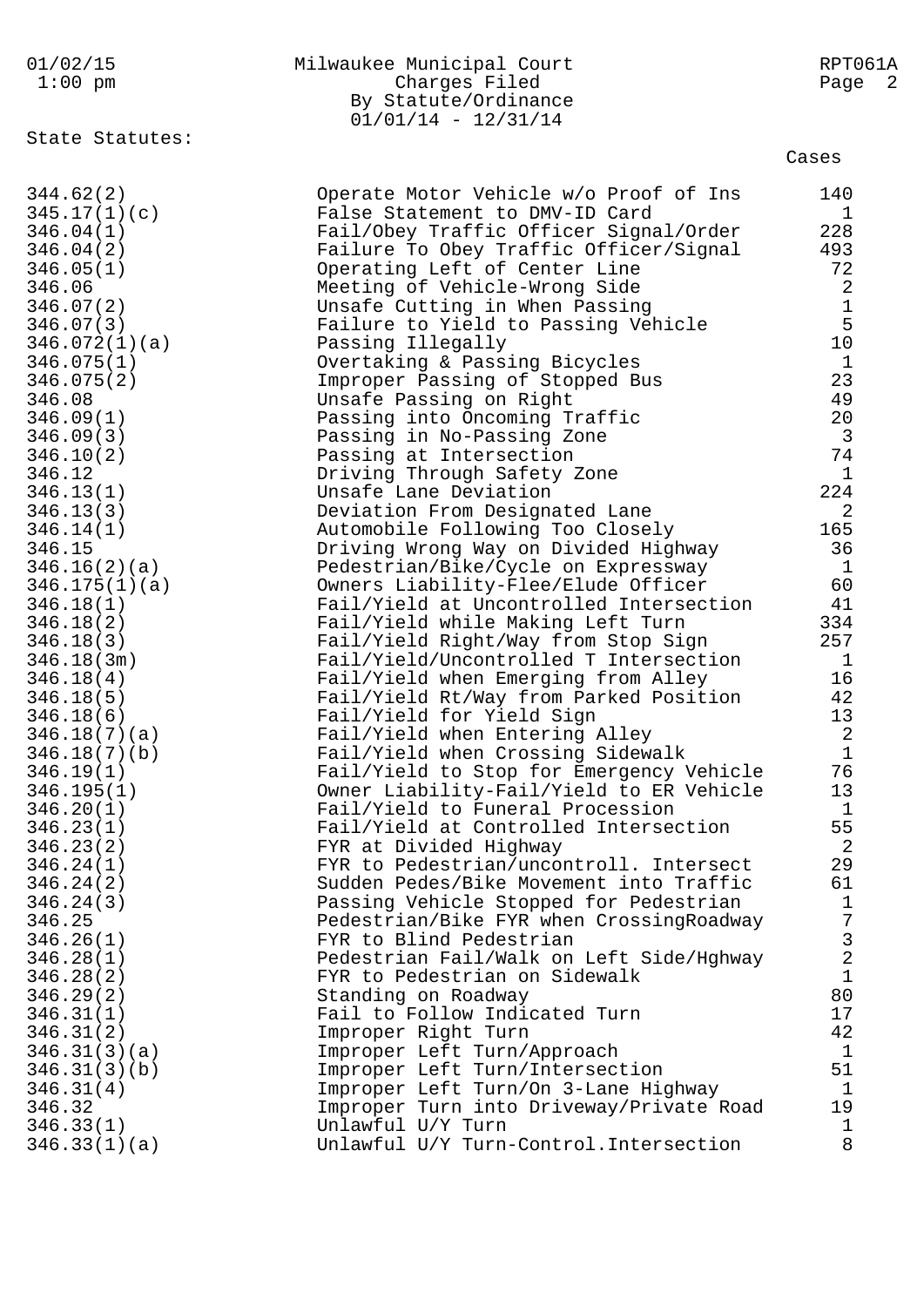| 01/02/15<br>$1:00$ pm          | Milwaukee Municipal Court<br>Charges Filed<br>By Statute/Ordinance<br>$01/01/14 - 12/31/14$ | RPT061A<br>Page<br>$\overline{\phantom{a}}$ 3 |
|--------------------------------|---------------------------------------------------------------------------------------------|-----------------------------------------------|
| State Statutes:                |                                                                                             | Cases                                         |
| 346.33(1)(b)                   | Unlawful U/Y Turn - Midblock                                                                | 16<br>10                                      |
| 346.33(1)(c)<br>346.34(1)(a)1  | Unlawful U/Y Turn-Highway MidBlock<br>Unsafe Turn-At Intersection                           | 5                                             |
| 346.34(1)(a)3                  | Unsafe Turn-w/o Reasonable Safety                                                           | 41                                            |
| 346.34(1)(b)                   | Fail to Signal Turn                                                                         | 65                                            |
| 346.34(2)                      | Fail/Signal Stop/Slowing                                                                    | $\mathbf{1}$                                  |
| 346.37(1)(b)                   | Violate Yellow Traffic Signal                                                               | 32                                            |
| 346.37(1)(c)1                  | Violate Red Traffic Light                                                                   | 1,188                                         |
| 346.37(1)(c)2<br>346.37(1)(c)3 | Pedes/Bike Violate Red Traffic Light<br>Illegal Right Turn on Red                           | 9<br>59                                       |
| 346.37(2)                      | Violate Special Traffic Signal                                                              | $\overline{\phantom{0}}^2$                    |
| 346.38(2)                      | Bike/Pedes Violate Pedestrian Signal                                                        | 37                                            |
| 346.39(1)                      | Fail/Stop for Flashing Red Signal                                                           | 74                                            |
| 346.42                         | Interfere w/ Traffic Sign/Signal                                                            | $\sqrt{2}$                                    |
| 346.44(1)(b)                   | Fail to Stop/RR Crossing Signal                                                             | $\mathbf 1$                                   |
| 346.44(2)<br>346.455           | Driving Through/Around RR Crossing Gate<br>Fail/Stop for Fire Truck at Fire Station         | $\mathbf 1$<br>$\mathbf 1$                    |
| 346.457(1)                     | Owner's Liability-Pass Fire Truck                                                           | $\overline{2}$                                |
| 346.46                         | Fail to Stop/Improper Stop at Stop Sign                                                     | 21                                            |
| 346.46(1)                      | Fail/Stop at Stop Sign                                                                      | 649                                           |
| 346.46(2)(a)                   | Improper Stop/Stop Sign-Clear Line                                                          | $\mathbf 1$                                   |
| 346.47(1)                      | Fail/Yield/Stop/Emerging from Alley                                                         | $\mathsf S$<br>$\mathbf{1}$                   |
| 346.505(2)(a)<br>346.51(1)     | Park-Area Reserved/Physically Disabled<br>Improper Parking On/Off Roadway                   | $\mathbf{3}$                                  |
| 346.52(1)(d)                   | Stopping/Standing on Sidewalk                                                               | $\mathbf 1$                                   |
| 346.52(1)(f)                   | Stopping/Standing-Double Parking                                                            | $\mathbf{1}$                                  |
| 346.53(6)                      | Parking/Standing where Prohibited                                                           | 55                                            |
| 346.54                         | Improper Parking/Standing of Vehicle                                                        | 43                                            |
| 346.55(3)                      | Parking on Private Property w/o Consent                                                     | 1                                             |
| 346.57(2)<br>346.57(3)         | Unreasonable and Imprudent Speed<br>Driving too Fast for Conditions                         | 414<br>182                                    |
| 346.57(4)(a)                   | Speeding in School Zones                                                                    | 5                                             |
| 346.57(4)(d)                   | Speeding in Alley                                                                           | $\mathbf{1}$                                  |
| 346.57(4)(e)                   | Speeding on City Highway                                                                    | 32                                            |
| 346.57(5)                      | Exceeding Speed Zones/Posted Limits                                                         | 1,506                                         |
| 346.59(1)                      | Impeding Traffic by Slow Speed<br>Reckless Driving-Endanger Safety                          | 4<br>203                                      |
| 346.62(2)<br>346.63(1)(a)      | Operating While Intoxicated                                                                 | 769                                           |
| 346.63(1)(am)                  | Operat. w/ Detectable Level Ctrld Substn                                                    | 61                                            |
| 346.63(1)(b)                   | Operating While Intoxicated - BAC .1%+                                                      | 514                                           |
| 346.63(2m)                     | Violate Absolute Sobriety Law                                                               | 3                                             |
| 346.67(1)                      | Hit and Run                                                                                 | $\mathbf{3}$                                  |
| 346.67(1)(a)<br>346.675(1)     | Hit and Run<br>Veh Owner Liability-Hit and Run                                              | $\overline{2}$<br>304                         |
| 346.68                         | Hit and Run-Unattended Vehicle                                                              | 99                                            |
| 346.69                         | Hit and Run-Property Adjacent to Highway                                                    | 46                                            |
| 346.70(1)                      | Failure to Notify Police of Accident                                                        | 76                                            |
| 346.70(2)                      | Duty/Report Accident (Report Req'mt)                                                        | $\epsilon$                                    |
| 346.70(5)                      | Falsifying Accident Report                                                                  | $\mathbf{3}$                                  |
| 346.78<br>346.80(2)(c)         | Bike Rules-Ride Play Vehicles on Roadway<br>Bike Rules-Due Care when Passing                | $\mathbf 1$<br>$\overline{a}$                 |
| 346.80(4)                      | Bike Rules-Ride Where Prohibited by Sign                                                    | $\mathbf{1}$                                  |
|                                |                                                                                             |                                               |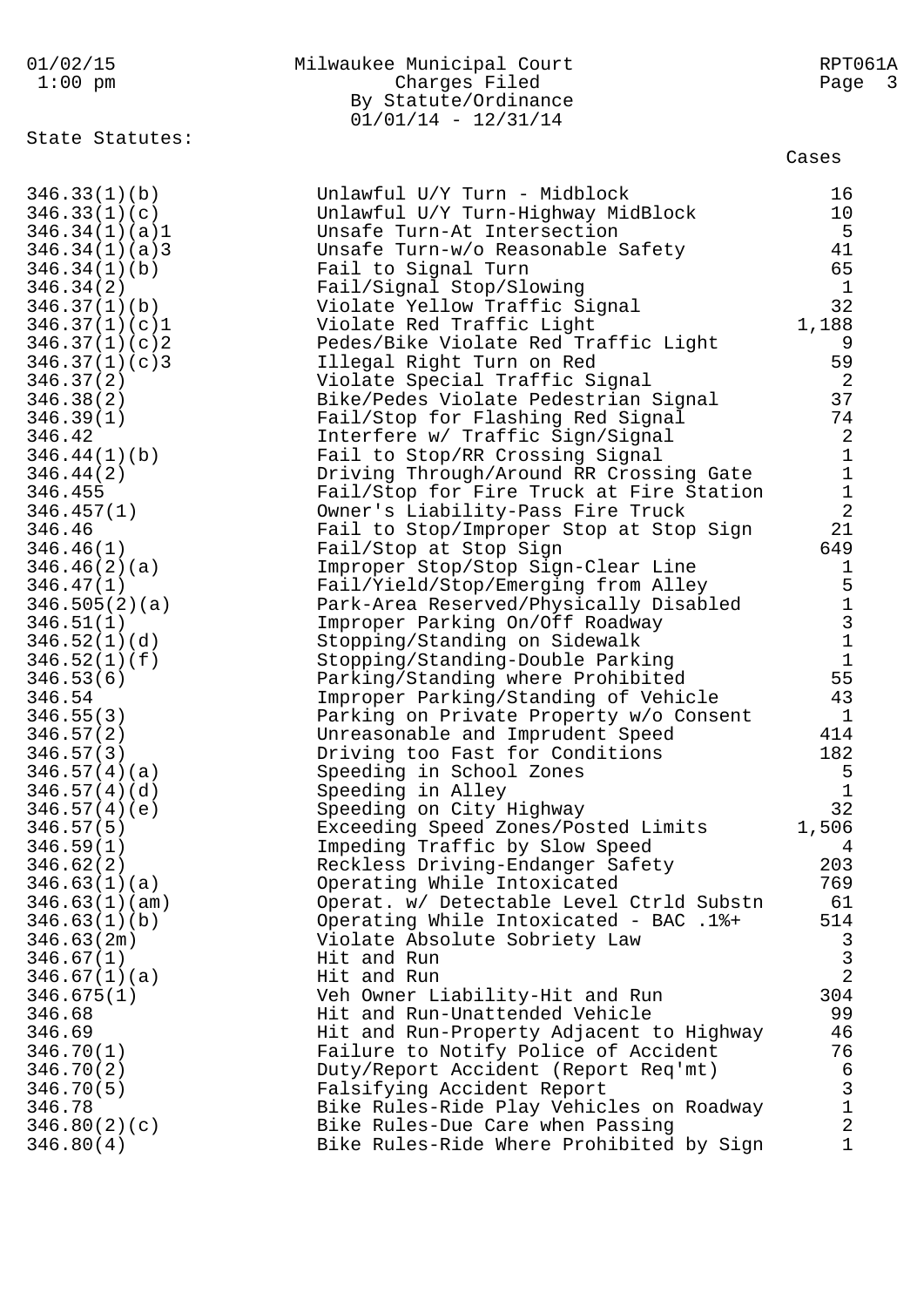| 01/02/15                 | Milwaukee Municipal Court                                                           | RPT061A                     |
|--------------------------|-------------------------------------------------------------------------------------|-----------------------------|
| $1:00$ pm                | Charges Filed                                                                       | Page 4                      |
|                          | By Statute/Ordinance                                                                |                             |
|                          | $01/01/14 - 12/31/14$                                                               |                             |
| State Statutes:          |                                                                                     |                             |
|                          |                                                                                     | Cases                       |
|                          |                                                                                     |                             |
| 346.803(1)(a)<br>346.804 | Bike Rules-Fail/Signal, Etc. on Bike Way<br>Bike Rules-Fail/Yield, Etc. on Sidewalk | $\mathbf 1$<br>$\mathbf{1}$ |
| 346.87                   | Unsafe Backing of Vehicle                                                           | 65                          |
| 346.88(1)                | Overloaded Veh./Interfere in Operation                                              | $\overline{4}$              |
| 346.88(3)(b)             | Obstructed Driver's Vision-Front View                                               | 37                          |
| 346.88(3)(c)             | Obstructed Driver's Vision-Rear View                                                | 9                           |
| 346.88(4)                | MV Windows Not Reasonably Clean                                                     | 10                          |
| 346.89(1)                | Inattentive Driving                                                                 | 409                         |
| 346.89(2)                | Operation with TV Visible to Driver                                                 | 18                          |
| 346.89(3)(a)             | Operating while E-Mailing or Texting                                                | 12                          |
| 346.90                   | Following/Parking Near Emergency Vehicle                                            | 2                           |
| 346.91                   | Crossing Fire Hose                                                                  | $\mathbf{1}$                |
| 346.92(1)                | Driving with Person Riding Illegally                                                | 15                          |
| 346.92(2)                | Riding Illegally on Vehicle                                                         | 8                           |
| 346.93(1)                | Minor Transporting Intoxicants in MV                                                | $7\phantom{.0}$             |
| 346.935                  | Drink Open Intoxicants in MV                                                        | 3                           |
| 346.935(1)               | Drink Open Intoxicants in MV                                                        | 11                          |
| 346.935(2)               | Possess Open Intoxicants in MV                                                      | 82                          |
| 346.935(3)               | Keep Open Intoxicants in MV                                                         | 163                         |
| 346.94(1)                | Driving on Sidewalk                                                                 | 8                           |
| 346.94(12)               | Driving on Bicycle Lane or Way                                                      | 138                         |
| 346.94(13)               | Abandoned Motor Vehicle                                                             | 1                           |
| 346.94(2)                | Racing on Highway                                                                   | 13                          |
| 346.94(20)(a)            | Opening Car Door on Highway-Adult                                                   | $\mathbf{1}$                |
| 346.94(7)                | Spilling Waste Load on/along Highway                                                | 11                          |
| 346.94(9)                | Alighting From/Boarding Moving Vehicle                                              | 10                          |
| 346.945(1)(a)            | Owner Liability-Sound Amplification Dev                                             | 1                           |
| 347.06(1)                | Operation w/o Required Lamps Lighted                                                | 239                         |
| 347.06(3)                | Unclean/Defective Lights or Reflectors                                              | - 8                         |
| 347.07(2)(a)             | Operate Vehicle w/ NonWhite Headlights                                              | 21                          |
| 347.07(2)(b)             | Operate Vehicle w/ NonRed Taillights                                                | 30                          |
| 347.07(2)(c)             | Operate Vehicle w/ Flashing Light                                                   | $\mathbf 1$                 |
| 347.09(1)(a)             | Operate Motor Vehicle w/o 2 Headlights                                              | 759                         |
| 347.12(1)                | Failure to Dim Headlights                                                           | 6                           |
| 347.12(1)(a)             | Approaching Operator Fail/Dim MultiBeams                                            | 76                          |
| 347.12(1)(b)             | Following Operator Fail/Dim MultiBeams                                              | 23                          |
| 347.13(1)                | No Tail Lamp/Defective Tail Lamp-Night                                              | 297                         |
| 347.13(3)                | Operate Vehicle w/o Registration Lamps                                              | 157                         |
| 347.14(1)                | Operate Vehicle w/o Stopping Lights                                                 | 529                         |
| 347.15(2)                | Improperly Locate Veh.Directional Lights                                            | 13                          |
| 347.20(1)                | No Light on Projecting Load at Night                                                | $\mathbf{1}$                |
| 347.23(4)                | Operate High. Equip. at Night w/o Aux. Lamp                                         | $\mathbf{1}$                |
| 347.25(4)                | Equip NonPolice Veh. w/ Blue Lights                                                 | 7                           |
| 347.26(1)                | Vehicle Optional Light Restrictions                                                 | $\mathbf 1$                 |
| 347.26(6)(b)             | Tow Truck Warning Lamp Reqm'ts                                                      | $\overline{2}$              |
| 347.29(5)                | Fail/Display Flags/Unattend.Veh-Daylight                                            | $\mathbf{1}$                |
| 347.35(1)                | Operate Motor Vehicle w/o Capable Brakes                                            | 42                          |
| 347.36(3)                | Fail/Maintain Veh.Brakes/Working Order                                              | $\mathbf{1}$                |
| 347.38(1)                | Defective Horn or Unnecessary Use                                                   | 22                          |
| 347.39(1)                | Operate Motor Veh. w/o Adequate Muffler                                             | 55                          |
| 347.39(2)                | Equip Motor Vehicle with Illegal Muffler                                            | 20                          |
| 347.40(1)                | Operate Vehicle w/o Rearview Mirror                                                 | 17                          |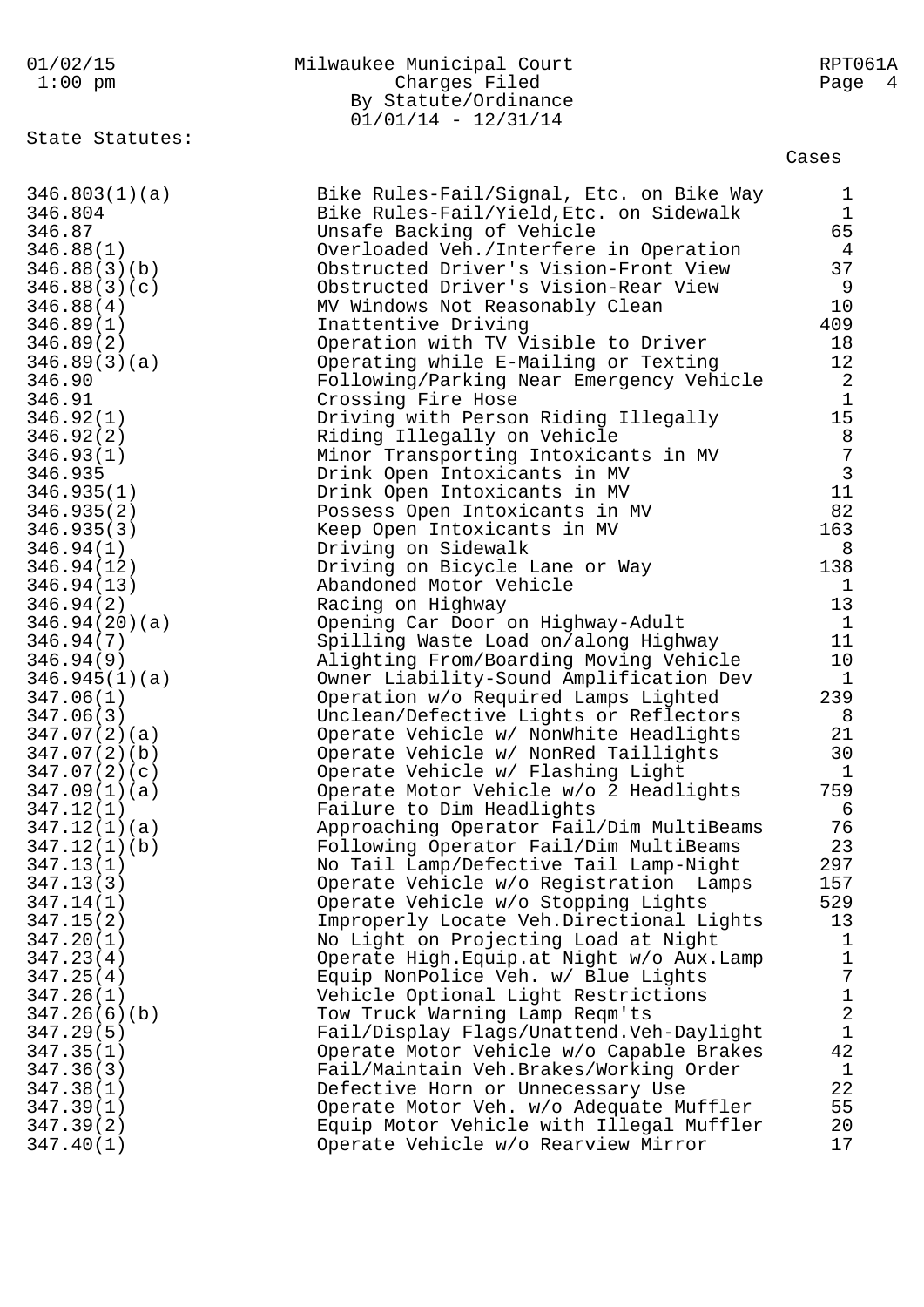## 01/02/15 Milwaukee Municipal Court RPT061A 1:00 pm Charges Filed Page 5 By Statute/Ordinance 01/01/14 - 12/31/14

State Statutes:

| State Statutes: |                                           | Cases                                             |
|-----------------|-------------------------------------------|---------------------------------------------------|
| 347.41          | Defective Speedometer                     | 3                                                 |
| 347.413(1)      | IID Tampering/Failure to Install          | $1\,$                                             |
| 347.45(1)       | Operate Motor Vehicle w/o Proper Tires    | $\mathbf 1$                                       |
| 347.455(1)      | Operate Vehicle w/ Height Modifications   | $\overline{2}$                                    |
| 347.47(2)       | Towing with Improper Hitches/Couplings    | $\overline{4}$                                    |
| 347.47(3)       | Towing with Improper Safety Chains        | $\mathbf{1}$                                      |
| 347.48(2m)(b)   | Vehicle Operator Fail/Wear Seat Belt      | 555                                               |
| 347.48(2m)(c)   | Operator Fail/Have Passenger/SeatBelted   | 56                                                |
| 347.48(2m)(d)   | Ride in Vehicle w/o Wearing Seat Belt     | 150                                               |
| 347.48(4)(am)   | Safety Belt Violations-Child              | 645                                               |
| 347.485(2)      | Operate Cycle without Eye Protection      | 6                                                 |
| 347.489(1)      | Operate Bike/Cycle w/o Lights/Reflectors  | 23                                                |
| 347.489(2)      | Operate Bike/Cycle w/o Functioning Brake  | $\mathbf 1$                                       |
| 348.06(1)       | Operate Vehicle (Excess Height) w/oPermit | $1\,$                                             |
| 348.09(1)       | Operating with Load Projecting on Sides   | $\overline{a}$                                    |
| 348.10(3m)      | Operate Veh. w/o Securely Fastened Load   | $\overline{a}$                                    |
| 348.15(3)(a)    | Violate Class A Hwy Weight Limits         |                                                   |
| 348.15(3)(b)    | Violate Class A Hwy Weight Limits         |                                                   |
| 348.15(3)(c)    | Violate Class A Hwy Weight Limits         | $\begin{array}{c}\n1 \\ 1 \\ 3 \\ 1\n\end{array}$ |
| 348.17(1)       | Violation of Special Weight Limits        |                                                   |
| TR101.02(2)(j)  | Unnecessary Acceleration                  |                                                   |
| TR300.16(10)    | Driver - Passenger Safety Crossing Hwy    | $\mathbf 1$                                       |
| TR305.06(1)     | Operate with Missing/Altered Vehicle ID   | $1\,$                                             |
| TR305.09(6)     | Cracked/Broken Lenses/Reflectors          | 18                                                |
| TR305.11(3)(c)  | Tinted Headlamps                          | $\mathbf{3}$                                      |
| TR305.13(1)     | Fail/Maintain License Plate Lamp Wiring   | $\overline{2}$                                    |
| TR305.15(4)     | Cover/Obstruct Stop Lamp Lenses           | 4                                                 |
| TR305.15(5)     | Fail/Maintain High-Mounted Stop Lamp      | 235                                               |
| TR305.16(2)     | Fail/Properly Maintain Tail Lamps         | $\mathbf 1$                                       |
| TR305.16(4)     | Covered/Obscured Tail Lamps/Reflectors    | 7                                                 |
| TR305.17(1)     | Fail/Properly Maintain Brakes             | $\mathbf{1}$                                      |
| TR305.18(1)(a)  | Fail/Equip Required Bumper                | 25                                                |
| TR305.18(2)(a)  | Fail/Properly Mount Vehicle Bumpers       | $\overline{3}$                                    |
| TR305.18(2)(c)  | Damaged/Distorted Vehicle Bumpers         | 10                                                |
| TR305.19(1)     | Fail/Maintain Door/Hood Trunk Lid         | 10                                                |
| TR305.19(3)     | Trunk Lid Open Position No Oversize Load  | 2                                                 |
| TR305.20(1)     | Fail/Properly Maintain Exhaust System     | $\mathbf 1$                                       |
| TR305.20(5)     | Tail Pipe Not Extend Past Passenger Comp  | $\mathbf 1$                                       |
| TR305.22(1)     | Fail/Equip Vehicle Fenders                | $\sqrt{2}$                                        |
| TR305.23(3)     | Frame Excessive Rust/Twisted              | $\mathbf 1$                                       |
| TR305.24(3)     | Fail/Improper Fuel Tank Cap               | $\mathbf 1$                                       |
| TR305.26(1)     | Fail/Equip Required Mirrors               | 18                                                |
| TR305.26(2)     | Mirror Not Functioning Properly           | $\mathbf{1}$                                      |
| TR305.26(3)     | Cracked/Damaged/Poor Reflect on Mirror    | 34                                                |
| TR305.26(4)     | Inadequate Mirror(s)                      | $\mathbf 1$                                       |
| TR305.27(4)     | Fail/Maintain Safety Belts                | $\mathbf 1$                                       |
| TR305.28(1)     | Fail/Maintain Vehicle Speedometer         | $\mathbf 1$                                       |
| TR305.29(1)     | Steering/Suspension Not Meet Reqmts       | $1\,$                                             |
| TR305.29(2)     | Fail/Maintain Steering System             | 64                                                |
| TR305.29(5)(b)  | Fail/Maintain Steering Wheel              | $\mathbf{1}$                                      |
| TR305.29(6)     | Fail/Maintain Springs/Shackles            | $\mathbf 1$                                       |
| TR305.30(1)     | Fail/Properly Maintain Tires and Rims     | 6                                                 |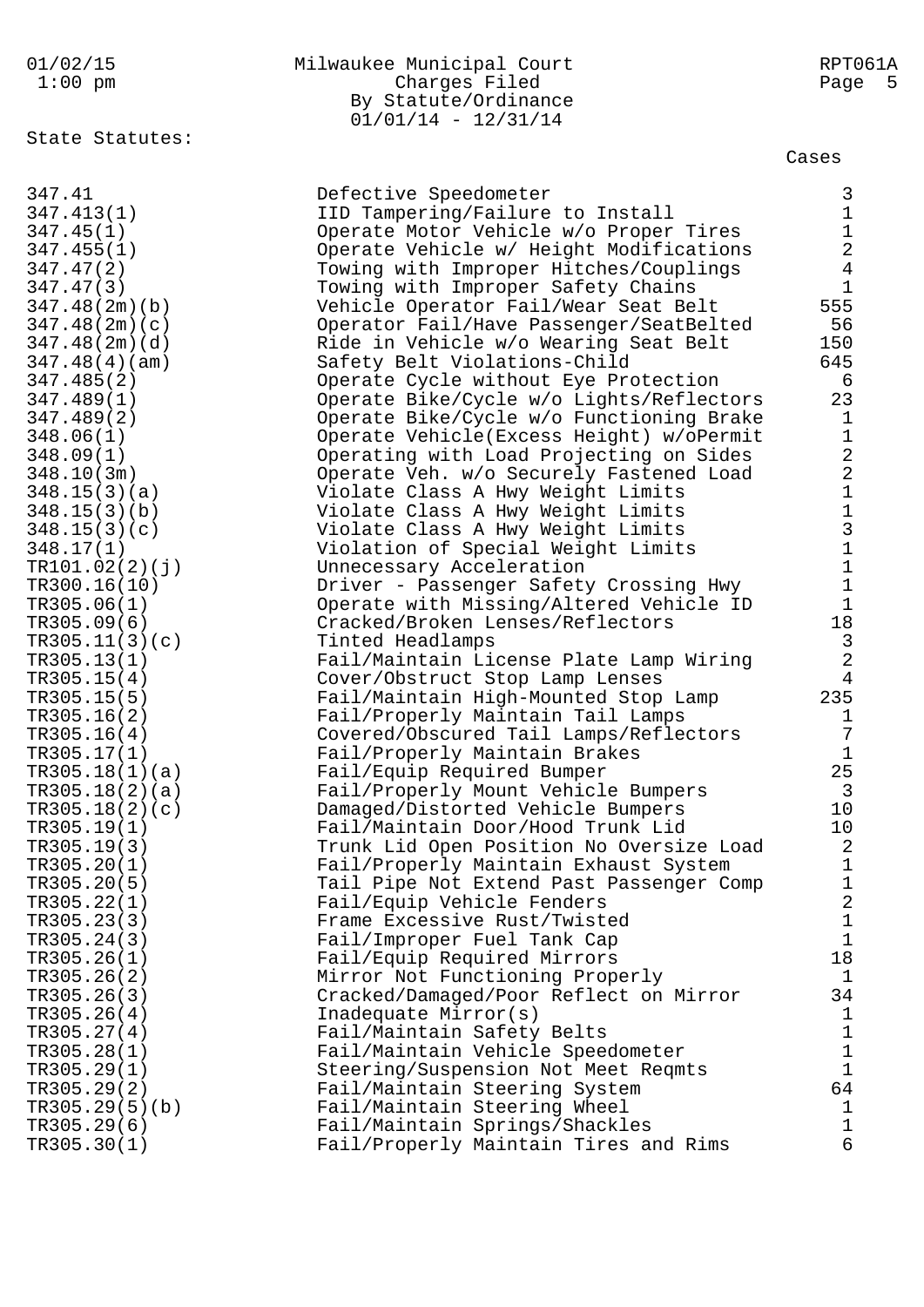| 01/02/15<br>$1:00$ pm                                                                                                                                                                                                                                                                                                 | Milwaukee Municipal Court<br>Charges Filed<br>By Statute/Ordinance<br>$01/01/14 - 12/31/14$                                                                                                                                                                                                                                                                                                                                                                                                                                                                                                                                                                                                                                                             | RPT061A<br>Page<br>- 6                                                                                                                                                                      |
|-----------------------------------------------------------------------------------------------------------------------------------------------------------------------------------------------------------------------------------------------------------------------------------------------------------------------|---------------------------------------------------------------------------------------------------------------------------------------------------------------------------------------------------------------------------------------------------------------------------------------------------------------------------------------------------------------------------------------------------------------------------------------------------------------------------------------------------------------------------------------------------------------------------------------------------------------------------------------------------------------------------------------------------------------------------------------------------------|---------------------------------------------------------------------------------------------------------------------------------------------------------------------------------------------|
| State Statutes:                                                                                                                                                                                                                                                                                                       |                                                                                                                                                                                                                                                                                                                                                                                                                                                                                                                                                                                                                                                                                                                                                         | Cases                                                                                                                                                                                       |
| TR305.30(2)<br>TR305.30(3)<br>TR305.30(8)<br>TR305.30(9)<br>TR305.32(1)<br>TR305.32(2)<br>TR305.32(4)(a)<br>TR305.32(4)(b)2<br>TR305.32(5)(a)<br>TR305.32(5)(b)<br>TR305.32(6)<br>TR305.33(2)<br>TR305.34(3)<br>TR305.34(6)<br>TR305.35(2)(a)<br>TR305.35(4)<br>TR305.53<br>TR305.57(2)<br>TR325.02(1)<br>TR325.02(4) | Vehicle Tires w/Less Than 2/3 Inch Tread<br>Vehicle Tires Protrudes >2 Inches Beyond<br>Vehicle Rim Damaged, Dented, Bent, Etc.<br>Vehicle Rim-Loose/Missing Nut/Lug Bolt<br>Window Not Approved Safety Glass/Damaged<br>Front Driver's Side Window not Operate<br>Vent / Side Window / Unauthorized Sign<br>Illegal Window Tint<br>Rear Window Unauthorized Sign<br>Rear Window Excessive Tinting<br>Rear Side Window Excessive Tinting<br>Defroster/Defogger Not Function Properly<br>Cracked/Damaged Vehicle Windshield<br>Illegal Materials on Windshield<br>Windshield Wiper Not Function<br>Fail/Maintain Windshield Washer/Fluid<br>Fail/Equip Trailer Fender/Mud Guard<br>Fed Motor Carrier Regs (Veh Markings)<br>Vehicle Equipment Violations | $\frac{9}{3}$<br>$\overline{1}$<br>14<br>14<br>26<br>4<br>245<br>4<br>69<br>72<br>$\mathbf 1$<br>114<br>15<br>1<br>$\overline{c}$<br>$\begin{array}{c}\n1 \\ 1 \\ 2 \\ 3 \\ 1\n\end{array}$ |
| TR325.05<br>TR327.03(1)<br>TR327.03(2)<br>TR327.03(4)<br>TR327.03(5)                                                                                                                                                                                                                                                  | Enforce of Motor Carrier Safety Regs<br>Fed Reg/Safety - General<br>Age, Waiver of Physical Disqualification<br>Violation of Out of Service Notice<br>Interstate/Intrastate Driving Rqmts                                                                                                                                                                                                                                                                                                                                                                                                                                                                                                                                                               | 21<br>$\mathbf{1}$<br>45<br>57                                                                                                                                                              |
| Sub Total:                                                                                                                                                                                                                                                                                                            |                                                                                                                                                                                                                                                                                                                                                                                                                                                                                                                                                                                                                                                                                                                                                         | 50,687                                                                                                                                                                                      |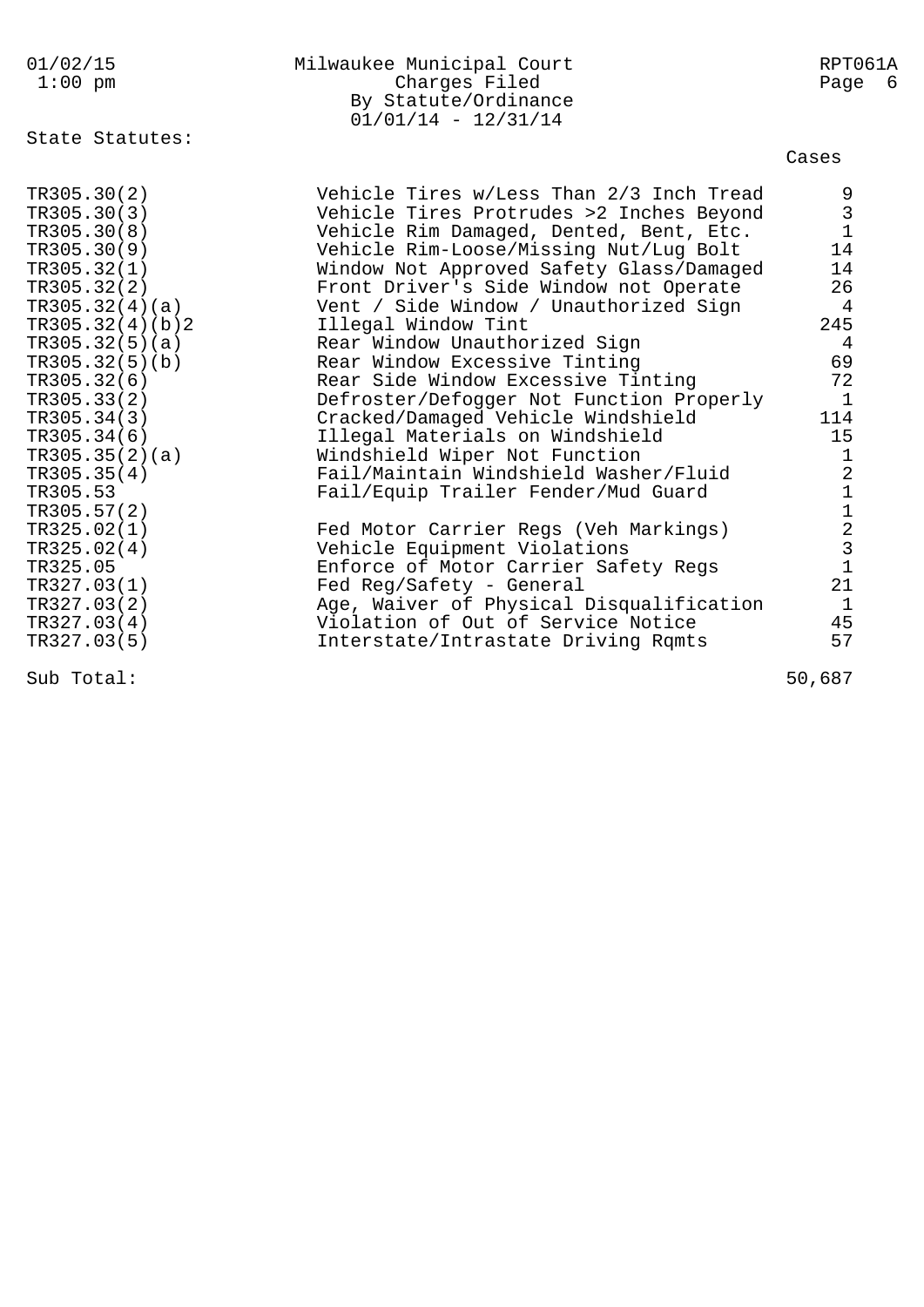Ordinances:

## 01/02/15 Milwaukee Municipal Court RPT061A 1:00 pm Charges Filed Page 7 By Statute/Ordinance 01/01/14 - 12/31/14

Cases

| $100 - 50 - 1 - a$<br>$100 - 54 - 1 - a$<br>$100 - 54 - 1 - b$<br>$100 - 59 - 1 - a$<br>$100 - 59 - 13$<br>$100 - 59 - 3 - a$<br>$101 - 20 - 1$<br>$101 - 34 - 1$<br>$101 - 5.5 - 1 - a$<br>$102 - 7 - 1$<br>$102 - 7 - 3 - c$ | Public Passenger Vehicle - Permit Req'd<br>PP Vehicle - Driver's License Required<br>PP Vehicle - Allow Unlicensed Driver<br>PP Vehicle - License to Be Exhibited<br>PP Vehicle - Daily Trip Records Req'd<br>PP Veh Pass - Refuse to Pay Fare in Adv<br>Unnecessary Vehicle Noises Prohibited<br>Contested Parking Citation(s)<br>Excessive Size/Weight/Load Permit Req'd<br>Bicycle - Riding on Public Ways<br>Bicycle - Passengers in Excess of Design | 4<br>$\overline{4}$<br>$\frac{1}{3}$<br>8<br>33<br>4<br>2,436<br>T,<br>23<br>$\mathbf{1}$ |
|--------------------------------------------------------------------------------------------------------------------------------------------------------------------------------------------------------------------------------|-----------------------------------------------------------------------------------------------------------------------------------------------------------------------------------------------------------------------------------------------------------------------------------------------------------------------------------------------------------------------------------------------------------------------------------------------------------|-------------------------------------------------------------------------------------------|
| $102 - 7 - 6 - a$<br>$102 - 7 - 6 - c$<br>$102 - 8 - 2$<br>$102 - 9 - 2$<br>$104 - 15$<br>$104 - 7 - 1$                                                                                                                        | Bicycle - Fail Yield Right of Way to MV<br>Bicycle - Fail Comply w/Traffic Ctrl Sig<br>Bicycle - Riding on Public Ways<br>Bicycle - Lack of Eqmt for Oper in Dark<br>Obstruct Police/Fireman During Fire<br>False Fire Alarm                                                                                                                                                                                                                              | $\overline{a}$<br>$\mathbf 1$<br>$\mathbf 1$<br>$\frac{3}{2}$<br>8                        |
| $105 - 138 - 2$                                                                                                                                                                                                                | Resisting / Obstructing Police Officer                                                                                                                                                                                                                                                                                                                                                                                                                    | 1,655                                                                                     |
| $105 - 2$                                                                                                                                                                                                                      | Assault and Battery                                                                                                                                                                                                                                                                                                                                                                                                                                       | 1,804                                                                                     |
| $105 - 34 - 1 - a$                                                                                                                                                                                                             | Carrying Concealed and Dangerous Weapon                                                                                                                                                                                                                                                                                                                                                                                                                   | 175                                                                                       |
| $105 - 34 - 1 - b$                                                                                                                                                                                                             | Carrying Concealed Firearm                                                                                                                                                                                                                                                                                                                                                                                                                                | 6                                                                                         |
| $105 - 35 - 1$                                                                                                                                                                                                                 | Discharge of Firearm in City w/o Permit                                                                                                                                                                                                                                                                                                                                                                                                                   | $\overline{4}$                                                                            |
| $105 - 45 - 2$                                                                                                                                                                                                                 | Prohibited Use of Laser Pointer                                                                                                                                                                                                                                                                                                                                                                                                                           | 2                                                                                         |
| $105 - 47 - 1$                                                                                                                                                                                                                 | Sale / Discharge / Use of Fireworks                                                                                                                                                                                                                                                                                                                                                                                                                       | 18                                                                                        |
| $105 - 48 - 1$                                                                                                                                                                                                                 | Smoking Prohibited - Adoption State Law                                                                                                                                                                                                                                                                                                                                                                                                                   | 9                                                                                         |
| $105 - 48 - 2$                                                                                                                                                                                                                 | Smoking in City Building                                                                                                                                                                                                                                                                                                                                                                                                                                  | $\mathbf{1}$                                                                              |
| $105 - 50 - 1$                                                                                                                                                                                                                 | Synthetic Marijuana Poss/Sale/Use Prohib                                                                                                                                                                                                                                                                                                                                                                                                                  | 13                                                                                        |
| $105 - 56 - 2 - a$                                                                                                                                                                                                             | Sale on Public Premises without Consent                                                                                                                                                                                                                                                                                                                                                                                                                   | $\mathbf{1}$                                                                              |
| $105 - 64 - 1$                                                                                                                                                                                                                 | Vehicle Parked on Private Property                                                                                                                                                                                                                                                                                                                                                                                                                        | $\mathbf{1}$                                                                              |
| $105 - 65 - 1$                                                                                                                                                                                                                 | Abandoned Motor Vehicle or Trailer                                                                                                                                                                                                                                                                                                                                                                                                                        | $\overline{a}$                                                                            |
| $105 - 66 - 1$                                                                                                                                                                                                                 | Repairing Motor Vehicle on Street                                                                                                                                                                                                                                                                                                                                                                                                                         | $\mathbf{3}$                                                                              |
| $105 - 69 - 2$                                                                                                                                                                                                                 | Smelling / Inhaling Harmful Substance                                                                                                                                                                                                                                                                                                                                                                                                                     | $\mathbf{1}$                                                                              |
| 105-75-15-a                                                                                                                                                                                                                    | Excessive False Alarms                                                                                                                                                                                                                                                                                                                                                                                                                                    | 26                                                                                        |
| $105 - 77 - 1$                                                                                                                                                                                                                 | Misuse of Emergency Telephone Numbers                                                                                                                                                                                                                                                                                                                                                                                                                     | 175                                                                                       |
| $105 - 78 - 2$                                                                                                                                                                                                                 | Abandoned 911 Calls - Repeated                                                                                                                                                                                                                                                                                                                                                                                                                            | 41                                                                                        |
| $106 - 1 - 1$                                                                                                                                                                                                                  | Disorderly Conduct                                                                                                                                                                                                                                                                                                                                                                                                                                        | 4,007                                                                                     |
| $106 - 1.1 - 2$                                                                                                                                                                                                                | Begging / Soliciting Funds                                                                                                                                                                                                                                                                                                                                                                                                                                | 261                                                                                       |
| $106 - 1.8 - 1$                                                                                                                                                                                                                | Public Drinking                                                                                                                                                                                                                                                                                                                                                                                                                                           | 454                                                                                       |
| $106 - 11$                                                                                                                                                                                                                     | Mashing                                                                                                                                                                                                                                                                                                                                                                                                                                                   | 4                                                                                         |
| $106 - 2.1 - 1$                                                                                                                                                                                                                | Drinking in a Public Parking Structure                                                                                                                                                                                                                                                                                                                                                                                                                    | $\overline{a}$                                                                            |
| $106 - 21 - 4$                                                                                                                                                                                                                 | Theft of Library Material                                                                                                                                                                                                                                                                                                                                                                                                                                 | 3                                                                                         |
| $106 - 23$                                                                                                                                                                                                                     | Loitering of Minor (Curfew Hours)                                                                                                                                                                                                                                                                                                                                                                                                                         | 224                                                                                       |
| $106 - 23 - 2$                                                                                                                                                                                                                 | Responsibility of Parents (Curfew)                                                                                                                                                                                                                                                                                                                                                                                                                        | 17                                                                                        |
| $106 - 23.1 - 2$                                                                                                                                                                                                               | Truancy or Habitual Truancy                                                                                                                                                                                                                                                                                                                                                                                                                               | 1,764                                                                                     |
| $106 - 23.2$                                                                                                                                                                                                                   | Contributing to Delinquency of Minor                                                                                                                                                                                                                                                                                                                                                                                                                      | 28                                                                                        |
| $106 - 23.3 - 2$<br>$106 - 30 - 2 - a$<br>$106 - 30 - 3 - c$<br>$106 - 30 - 3 - e$                                                                                                                                             | Contributing to Truancy<br>Sale of Cigarettes to Minor/Underage<br>Sell Cig in Package/Container w/o Stamp                                                                                                                                                                                                                                                                                                                                                | 730<br>92<br>8<br>$\mathbf{1}$                                                            |
| $106 - 30.5 - 2$<br>$106 - 31 - 1$<br>$106 - 31 - 1 - 7 - 1$                                                                                                                                                                   | Sell Cig in Package/Container w/o Stamp<br>Minor Purchase/Possess Cigarette/Tobacco<br>Loitering or Prowling<br>Performing Lewd Acts in Public                                                                                                                                                                                                                                                                                                            | 31<br>1,072<br>ı.                                                                         |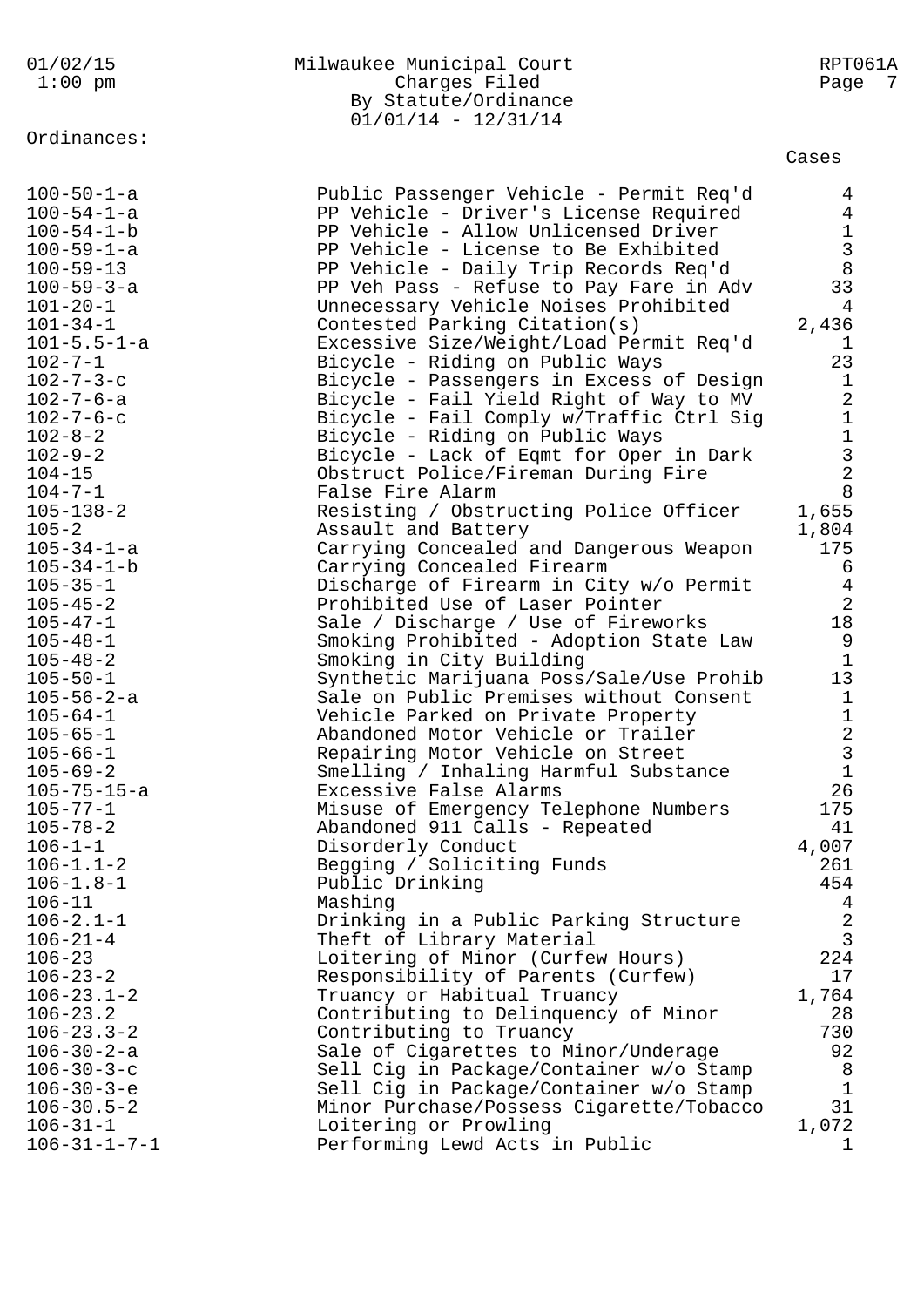| $1:00$ pm                            | Charges Filed<br>By Statute/Ordinance                                  | Page 8                        |  |
|--------------------------------------|------------------------------------------------------------------------|-------------------------------|--|
|                                      | $01/01/14 - 12/31/14$                                                  |                               |  |
| Ordinances:                          |                                                                        |                               |  |
|                                      |                                                                        | Cases                         |  |
| $106 - 31 - 2$                       | Loitering in or near a Dwelling Area                                   | 7                             |  |
| $106 - 31 - 3$                       | Loitering in Public Restroom                                           | $\mathbf{1}$                  |  |
| $106 - 31 - 4$                       | Loitering in or near School                                            | 28                            |  |
| $106 - 31 - 5$                       | Loitering in Public Building                                           | 79                            |  |
| $106 - 31 - 6$                       | Loitering in Restaurant / Tavern                                       | 195                           |  |
| $106 - 31 - 7$                       | Loitering - Soliciting, Etc.                                           | 220                           |  |
| $106 - 31 - 8$                       | Loitering in a Parking Lot or Structure                                | 26                            |  |
| $106 - 31 - 9$                       | Loitering on Private / Public Property                                 | 69                            |  |
| $106 - 34 - 2 - b$                   | Possession of Spray Paint, Etc. by Minor                               | $\overline{4}$                |  |
| $106 - 34.5 - 1$                     | Prostitution - Prohibited Conduct                                      | 2                             |  |
| $106 - 35 - 2$                       | Loitering - Soliciting Prostitute                                      | 57                            |  |
| $106 - 35.6 - 2$                     | Loitering - Illegal Drug Activity                                      | 122                           |  |
| $106 - 36 - 3 - a$                   | Possession of Drug Paraphernalia                                       | 567<br>79                     |  |
| $106 - 37 - 2$<br>$106 - 38 - 2$     | Frequenting An Illegal Drug House                                      | 1,382                         |  |
| $106 - 5 - 2$                        | Possession of Marijuana<br>Indecent Exposure                           | 25                            |  |
| $106 - 8 - 1$                        | Obscene Phone Call                                                     | $\mathbf 1$                   |  |
| $106 - 8 - 2$                        | Harassing Phone Call                                                   | 35                            |  |
| $106 - 8 - 4$                        | Harassing Phone Calls - Repeated                                       | 33                            |  |
| $107 - 1$                            | Gambling Places - Permit or Run                                        | 14                            |  |
| $107 - 2$                            | Gambling                                                               | 54                            |  |
| $108 - 5 - 1 - a$                    | Public Dance Hall - License Required                                   | 21                            |  |
| $110 - 1$                            | Damaging/Tampering w/Coin Machine, Etc.                                | $\mathbf{1}$                  |  |
| $110 - 10 - 1$                       | Trespassing Upon Buildings / Premises                                  | 1,143                         |  |
| $110 - 11 - 2 - a$                   | Refusing to Pay Bus Fare                                               | $\overline{c}$                |  |
| $110 - 12 - 1 - a$                   | Landlord - Forcible Entry Prohibited                                   | $\overline{7}$                |  |
| $110 - 12 - 1 - b$                   | Tenant - Denial of Access to Landlord                                  | $\mathbf{1}$                  |  |
| $110 - 15$                           | Vandalism                                                              | 1,149                         |  |
| $110 - 15.5 - 1$                     | Vandalism - Graffiti Related                                           | 12                            |  |
| $110 - 16 - 2$                       | Theft                                                                  | 518                           |  |
| $110 - 18 - 1$                       | Tapping of Public Utilities Prohibited                                 | 5                             |  |
| $110 - 32 - 1 - a$                   | Fraud on Hotel or Restaurant                                           | 20                            |  |
| $110 - 32 - 1 - b$                   | Fraud on Hotel or Restaurant Keeper                                    | 14                            |  |
| $110 - 35 - 1$                       | Retail Theft                                                           | 3,053                         |  |
| $110 - 36 - 1 - b$<br>$118 - 36 - 1$ | Possession of Shopping Cart                                            | 5                             |  |
| $118 - 62 - 2$                       | Boating - Unauth Use of Private Dock<br>Loitering on Bridge Prohibited | $\mathbf 1$<br>$\mathfrak{Z}$ |  |
| $118 - 80 - 1$                       | Boating - Adoption of State Statutes                                   | 174                           |  |
| $118 - 80 - 5$                       | Boating - Littering the Waterways                                      | 3                             |  |
| $118 - 80 - 7$                       | Swimming within Harbor Where Prohibited                                | 4                             |  |
| 200 through 295                      | Building Code Violations                                               | 2,993                         |  |
| $200 - 11 - 4$                       | Illegal Occupancy and Use                                              | 5                             |  |
| $200 - 11 - 5$                       | Building, Structure, Etc. Unsafe / Unfit                               | 13                            |  |
| $200 - 24 - 1$                       | Building Permit Required                                               | $\mathbf{3}$                  |  |
| $200 - 42 - 2 - a$                   | Certificate of Occupancy / Zoning Req'd                                | $\overline{3}$                |  |
| $200 - 42 - 2 - c$                   | Illegal Occupancy -- No Cert / Unfit                                   | 17                            |  |
| $200 - 42 - 2 - d$                   | Illegal Occupancy -- No Cert / Unfit                                   | 13                            |  |
| $200 - 51.7 - 4 - a$                 | Registration Stmt Reqd - Vacant Building                               | 412                           |  |
| $200 - 51.7 - 7$                     | Fail to Provide Access for Inspection                                  | 547                           |  |
| $200 - 53 - 5 - a$                   | Fail to Inform Tenant of Inspection                                    | 5                             |  |
| $214 - 23 - 1$                       | Smoke Alarms - 10 Yr Battery Required                                  | $\mathbf{3}$                  |  |
| $214 - 27 - 4$                       | Smoke Detectors Not Operative                                          | 17                            |  |
|                                      |                                                                        |                               |  |

01/02/15 Milwaukee Municipal Court RPT061A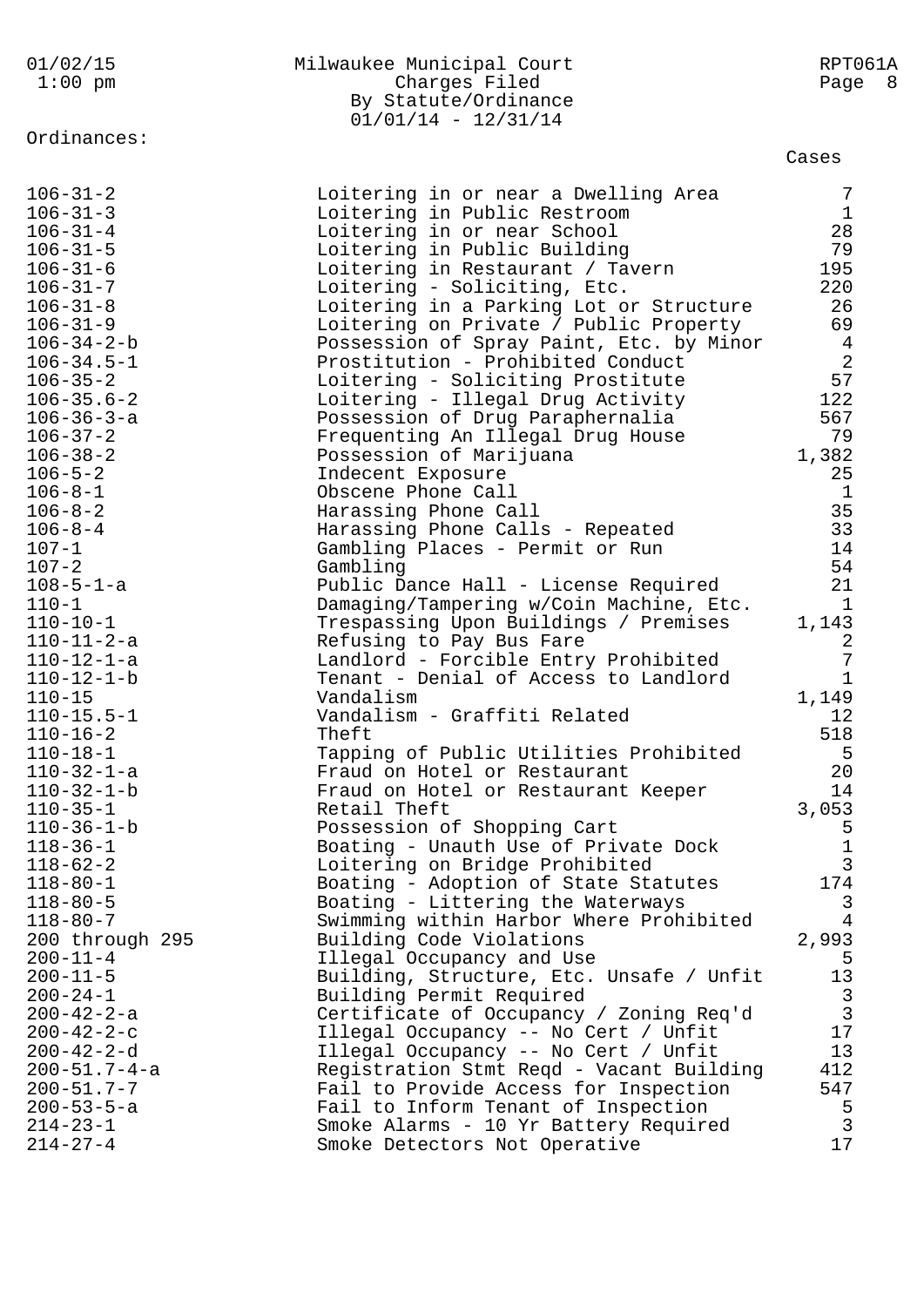Ordinances:

## 01/02/15 Milwaukee Municipal Court RPT061A 1:00 pm Charges Filed Page 9 By Statute/Ordinance 01/01/14 - 12/31/14

Cases

| $214 - 3$                         |                                                                          |                                                 |
|-----------------------------------|--------------------------------------------------------------------------|-------------------------------------------------|
|                                   | Adoption of Model Fire Code                                              | 2                                               |
| $214 - 7 - 2 - b - 1$             | Annual Fire Inspection Required                                          | 35                                              |
| 218                               | Razing of Buildings                                                      | 134911                                          |
| 225                               | Plumbing and Drainage                                                    |                                                 |
| $225 - 3 - 4$                     | Plumbing - Permit Req'd                                                  |                                                 |
| $244 - 18 - 2$                    | Snipe Advertising Prohibited                                             |                                                 |
| $275 - 32 - 3 - a$                | Exterior Wood Surfaces Protected                                         |                                                 |
| $275 - 81 - 5$                    | Sanitation - Maintenance of Premises                                     |                                                 |
| 295                               | Zoning Violations                                                        | 14                                              |
| $295 - 403 - 3 - b$               | Paved or Approved Surface Required                                       | 13                                              |
| $295 - 503 - 1$                   | Residential Lot - Land Use Violation                                     | 6                                               |
| $295 - 503 - 3 - b$               | Residential Lot - Improper Veh Repair                                    | $\mathfrak{Z}$<br>$\overline{8}$                |
| $295 - 505 - 4 - b - 4$           | Exceed Max Number Parked Vehicles on Lot                                 |                                                 |
| $295 - 505 - 4 - b - 9$           | Unregistered Vehicle Parked > 30 Days                                    | $\begin{array}{c} 2 \\ 8 \end{array}$           |
| $295 - 603 - 1$                   | Commercial Lot - Land Use Violation                                      | $\mathbf 1$                                     |
| $295 - 803 - 1$<br>$303 - 11 - 1$ | Industrial Lot - Land Use Violation                                      | $6\overline{6}$                                 |
| $50 - 25 - 5$                     | Financial Disclosure Required<br>Resist or Obstruct Issuance of Citation | 81                                              |
| $63 - 3$                          | Park Hour Violation                                                      | 38                                              |
| $66 - 12 - 3$                     | Asbestos Prohibited                                                      | $\mathbf{1}$                                    |
| $66 - 12 - 9 - g$                 | Conduct Asbestos Abatement w/o Permit                                    | $\mathbf 1$                                     |
| $66 - 12 - 9 - k$                 | Fail to Act Results in Asbestos Exposure                                 | $\overline{a}$                                  |
| $66 - 22 - 1$                     | Lead Based Nuisance Prohibited                                           | $\mathbf 1$                                     |
| $66 - 22 - 1 - A$                 |                                                                          | $\overline{2}$                                  |
| 66-22-1-a                         | Create/Knowing Allow Lead-Based Nuisance                                 | 58                                              |
| $66 - 22 - 10 - a$                | Lead Clearance Standards                                                 | $\mathfrak{Z}$                                  |
| $66 - 22 - 4 - h - 1$             | Permit Required to Conduct Lead Reduc.                                   | $\overline{4}$                                  |
| $66 - 22 - 4 - h - 11$            | Failure to Comply w/Local, St, Fed Law                                   | $\mathbf 1$                                     |
| $66 - 22 - 4 - h - 3$             | Certified Lead Supervisor Not on Project                                 | $\overline{1}$                                  |
| $66 - 22 - 9$                     | Improper Lead Abatement                                                  | $\mathbf 1$                                     |
| $68 - 01$                         | Food License Regs-Adoption of State Code                                 | $\begin{array}{c} 1 \\ 4 \\ 2 \\ 4 \end{array}$ |
| $68 - 21 - 1$                     | Food Dealer License Required                                             |                                                 |
| $68 - 25 - 6$                     | Food Dealer Operation after Sus/Rev                                      |                                                 |
| $68 - 3$                          | Impure Food, Water, Drugs or Ice                                         |                                                 |
| $68 - 4 - 1 - A$                  |                                                                          | $1\,$                                           |
| $68 - 4 - 1 - a$                  | Food Dealers License Required                                            | 10                                              |
| $68 - 4 - 9$                      | Obstruction Health Department Employee                                   | $\mathbf{1}$                                    |
| $68 - 4.3 - 2$                    | Convenience Food Store Regulations                                       | 12                                              |
| $68 - 41 - 7 - c$                 | Food Peddlers - Sales on Public Way Only                                 | $\overline{4}$                                  |
| $68 - 51$                         | Food License - Sanitary Regulations                                      | $\mathbf{1}$                                    |
| $75 - 17 - 1$                     | False Call for Emergency Services                                        | 9                                               |
| $78 - 17 - 1$<br>$78 - 19 - 1$    | Dog and Cat Licenses Required                                            | 108<br>92                                       |
| $78 - 19 - 2$                     | Permitting Animal at Large<br>Setting Animal at Large                    | 19                                              |
| $78 - 19 - 3$                     | Animal Litter Nuisance                                                   | 6                                               |
| $78 - 22 - 1$                     | Pit-Bull/Rottweiler - Leash Requirements                                 | 12                                              |
| $78 - 22 - 2$                     | Pit Bull/Rottweiler - Yard / Kennel Reqs                                 | 54                                              |
| $78 - 22 - 3$                     | Pit-Bull/Rottweiler - Behavior Class Req                                 | 62                                              |
| $78 - 23 - 1 - a$                 | Dangerous Animal Regulations                                             | 23                                              |
| $78 - 23 - 2$                     | Dangerous Animal - Leash and Muzzle Req                                  | 5                                               |
| $78 - 23 - 3 - a$                 | Dangerous Animal - Confinement Required                                  | $\overline{2}$                                  |
| $78 - 23 - 7$                     | Dangerous Animal - Liability Ins Req'd                                   | $\sqrt{2}$                                      |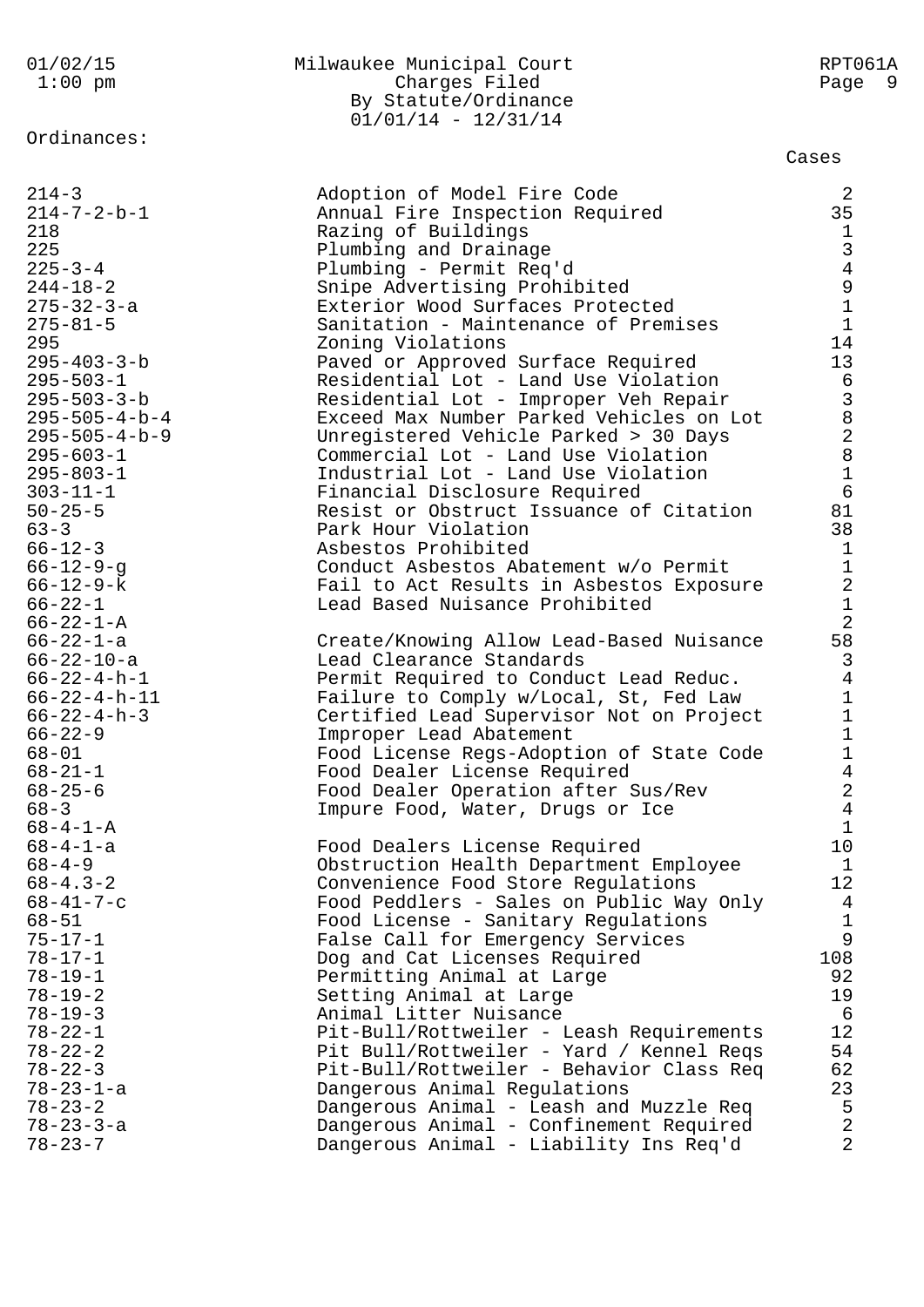By Statute/Ordinance  $01/01/14 - 12/31/14$ Ordinances: Cases 78-27-1 Failure to Surrender Rabid Animal 4 78-29-1 Animal Disturbing Peace 18 78-3-1 Animal Owner's Duty to Restrain, Etc. 13 78-31-1-a Cruelty to Animals 12 78-31-2 Cruelty to Animals - Food and Water Reqs 12 78-31-3-a Cruelty to Animals - Lack of Shelter 10 78-31-3-b Cruelty to Animals - Lack of Shade 1 78-31-3-c Cruelty to Animals - Lack Proper Shelter 8 78-31-3-d Cruelty to Animals - Kept in Garage/Shed 1 78-31-4 Cruelty to Animals - Leash Requirements 6 78-5-3 Keep Animal in City - Exceed # Permitted 3 78-7-2-a Animal Fancier Permit Required 1 79-11 **Littering of Public Property** 97 79-12-1 Littering of Premises 55 79-14-2 Unauth Use of Neighborhood Dumpsters 1 79-4-1-b Portable Waste Container Content Reqs 1 79-40-1 Unauthorized Removal of Recyclables 11 79-5.5-1 Waste Containers - Removal of Contents 3 79-5.7-1 Waste Containers - Addition to Contents 2 80-10-6-b Chronic Nuisance Premises 1 80-15 Spitting in Public Places 12 80-44-2 Dumping Prohibited 9 80-48-3 Elimination of Rat Feeding Places Req'd 1 80-6.2 Excess Discharge Air Polluting Materials 1 80-63-1 Excessive Noise Prohibited 399 80-63-2 Noise Constituting a Nuisance 2 80-65-4 Noise Nuisances 12 84-20-15-a Fraud of Parking Lot Operator 1 84-43-2 Cigarette and Tobacco License Required 7 85-23-2 Licensed Estab - Occ Limit to be Posted 4 85-23-4-a Licensed Estab - Exceeding Occupy Limit 9 85-34-1 Filing False/Fradulent Information 1 89-8 Escort License Required 18 90-15-3-a-1 Class B Premises Allow Patron After Hrs 7 90-15-3-a-3 Class B Premises Patron Enter After Hrs 2 90-16-1 Display of License - Posting Required 3 90-18-1-A-1 2 90-18-1-a-1 Sale of Alcohol to Underaged Person 228 90-18-1-a-2 Sale/traffic Alcohol to Underaged Person 1 90-18-1-c Underage Attempt/Procure Alcohol 8 90-18-2 Possession of Alcohol by Underage Person 173 90-18-3 Misrepresenting Age to Receive Alcohol 16 90-19-1 Presence of Minor at Licensed Premises 83 90-19-2-a-1 Allow Underage on Premises 20 90-20 Sale of Intoxicant to Intoxicated Person 1 90-21 Disorderly Premises Prohibited 6 90-27-1-d Licensed Premises - Safe Egress Required 2 90-27-2 Class B Premises - Open Door After Hours 1 90-3-1 Liquor License Required 18 90-3-2 Alcohol Sales - Premises License Reqd 8 90-31-1 Refilling of Liquor Bottle 1 90-32-1 Fraud on Tavernkeeper 1

01/02/15 Milwaukee Municipal Court RPT061A 1:00 pm charges Filed Page 10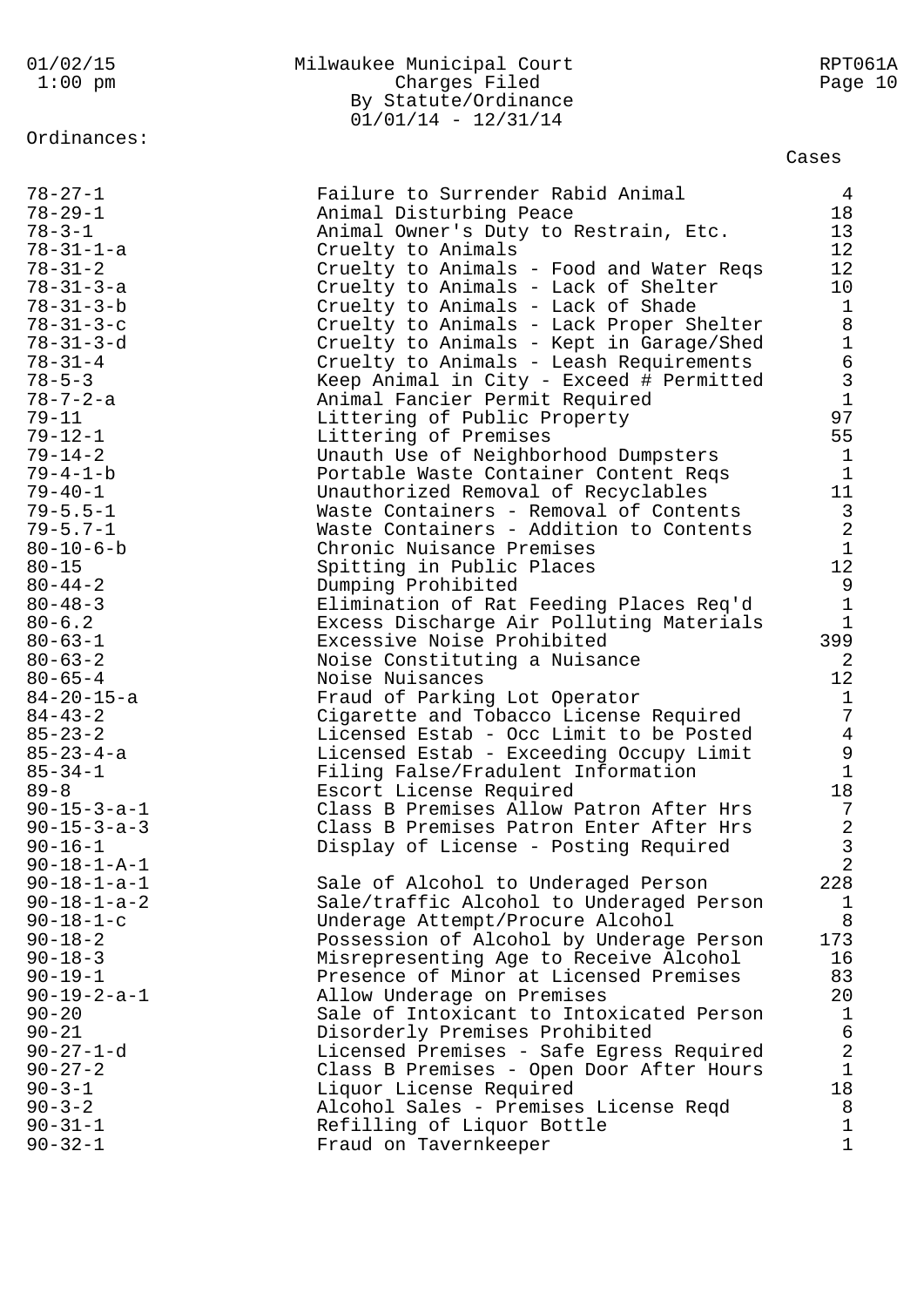| 01/02/15<br>$1:00$ pm                                                                                                                                                                                                                                                                                                               | Milwaukee Municipal Court<br>Charges Filed<br>By Statute/Ordinance<br>$01/01/14 - 12/31/14$                                                                                                                                                                                                                                                                                                                                                                                                                                                                                                                                                                                                  | RPT061A<br>Page 11                                                                                                                                                                                     |
|-------------------------------------------------------------------------------------------------------------------------------------------------------------------------------------------------------------------------------------------------------------------------------------------------------------------------------------|----------------------------------------------------------------------------------------------------------------------------------------------------------------------------------------------------------------------------------------------------------------------------------------------------------------------------------------------------------------------------------------------------------------------------------------------------------------------------------------------------------------------------------------------------------------------------------------------------------------------------------------------------------------------------------------------|--------------------------------------------------------------------------------------------------------------------------------------------------------------------------------------------------------|
| Ordinances:                                                                                                                                                                                                                                                                                                                         |                                                                                                                                                                                                                                                                                                                                                                                                                                                                                                                                                                                                                                                                                              | Cases                                                                                                                                                                                                  |
| $90 - 39 - 1$<br>$90 - 4 - 10 - a$<br>$90 - 4 - 2 - b - 2$<br>$90 - 4 - 4 - a$<br>$90 - 4 - 4 - c$<br>$90 - 8 - 1$<br>$92 - 11.5 - 1$<br>$92 - 3 - 3 - a$<br>$92 - 3 - 8 - L$<br>$92 - 3 - 8 - c$<br>$92 - 3 - 8 - e$<br>$92 - 3 - 8 - n - 1$<br>$92 - 3 - 8 - n - 2$<br>$93 - 5 - 1$<br>$95 - 1 - 2$<br>$95 - 15 - 2 - a$<br>99999 | Alcoholic Beverages on School Premises<br>Class D Operator's Liquor License<br>Consumption of Alcohol Class B Premises<br>Class B Manager's License<br>Class B Licensee's Responsibility<br>Responsible Person on Premises Req'd<br>Secondhand Sales - Article Not Owned<br>Junk Collector/Dealer - License Required<br>Junk Coll/Dealer-Fail Report Stolen Prop<br>Junk Seller - Personal Information Req'd<br>Junk Collector/Dealer - Records Reg Prop<br>Junk Collector/Dealer - MV Sticker Req'd<br>Junk Collector/Dealer - MV Signage Req'd<br>Secondhand MV Dealer License Req'd<br>Direct Sellers License Required<br>Door to Door Solicitation - Police Regis<br>Municipal Violation | 1<br>11<br>$\boldsymbol{2}$<br>$\begin{bmatrix} 2 \\ 1 \end{bmatrix}$<br>18<br>9<br>65<br>11<br>$\begin{array}{c} 3 \\ 2 \\ 7 \end{array}$<br>11<br>$\overline{2}$<br>$\overline{4}$<br>$\overline{1}$ |
| Sub Total:                                                                                                                                                                                                                                                                                                                          |                                                                                                                                                                                                                                                                                                                                                                                                                                                                                                                                                                                                                                                                                              | 30,551                                                                                                                                                                                                 |

Total Cases Filed: 81,238